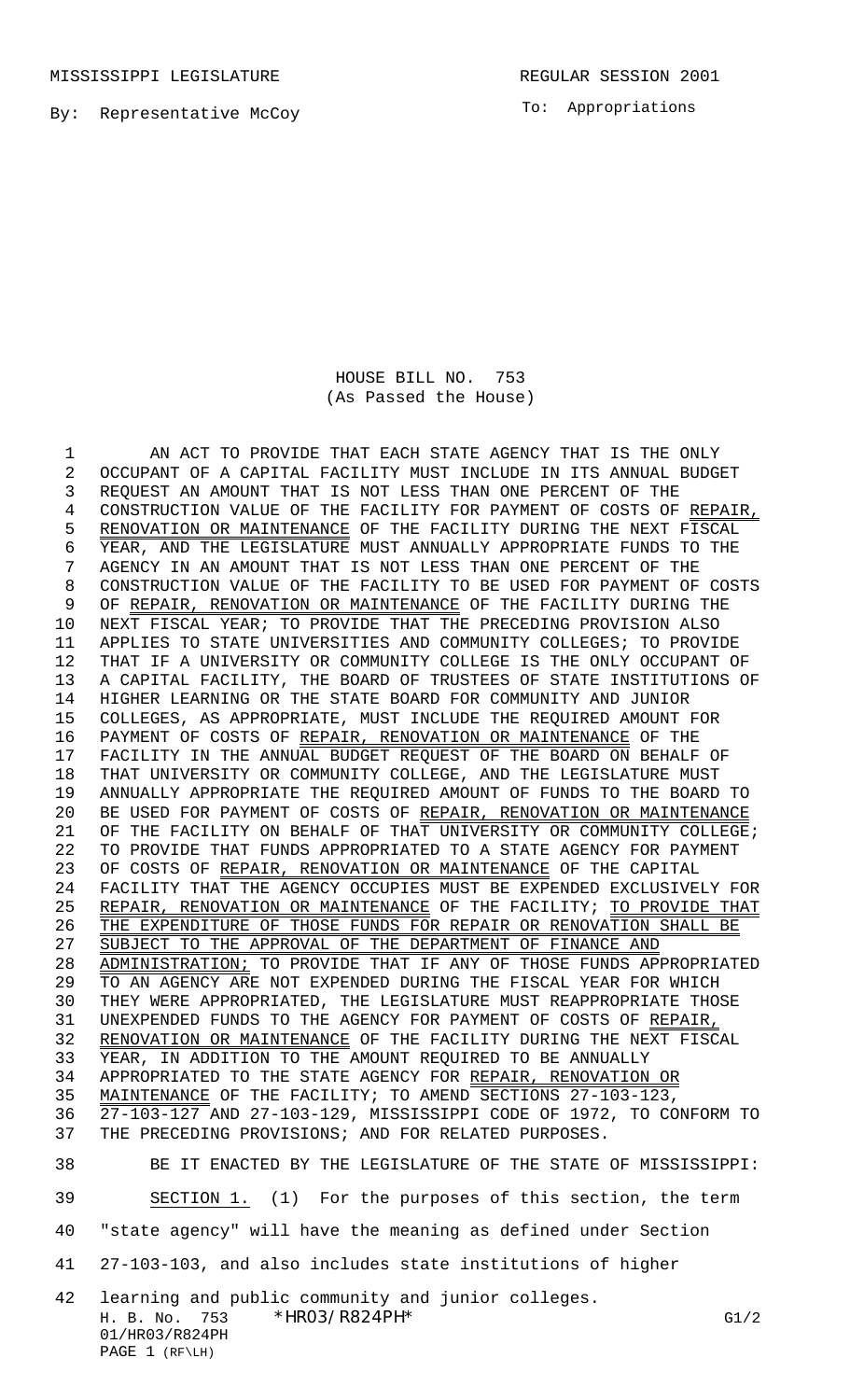(2) (a) Each state agency that is the only occupant of a capital facility shall include in its annual budget request, in a separate line item, an amount that is not less than one percent (1%) of the construction value of the facility, for payment of 47 costs of repair, renovation or maintenance of the facility during the next fiscal year.

 (b) The Legislature shall include in the annual appropriation to each state agency that is the only occupant of a capital facility, in a separate line item, funds in an amount that is not less than one percent (1%) of the construction value of the 53 facility, to be used for payment of costs of repair, renovation or maintenance of the facility during the next fiscal year.

 (3) (a) If an institution of higher learning is the only occupant of a capital facility, the Board of Trustees of State Institutions of Higher Learning shall include the amount for payment of costs of repair, renovation or maintenance of the facility, as required by subsection (2)(a), in the annual budget request of the board of trustees on behalf of that institution of higher learning, and the Legislature shall annually appropriate to the Board of Trustees of State Institutions of Higher Learning 63 funds to be used for payment of costs of repair, renovation or maintenance of the facility, as required by subsection (2)(b), on behalf of that institution of higher learning.

H. B. No. 753 \*HR03/R824PH\* 01/HR03/R824PH PAGE 2 (RF\LH) (b) If a community or junior college is the only occupant of a capital facility, the State Board for Community and Junior Colleges shall include the amount for payment of costs of 69 repair, renovation or maintenance of the facility, as required by subsection (2)(a), in the annual budget request of the board on behalf of that community or junior college, and the Legislature shall annually appropriate to the State Board for Community and 73 Junior Colleges funds to be used for payment of costs of repair, 74 renovation or maintenance of the facility, as required by subsection (2)(b), on behalf of that community or junior college.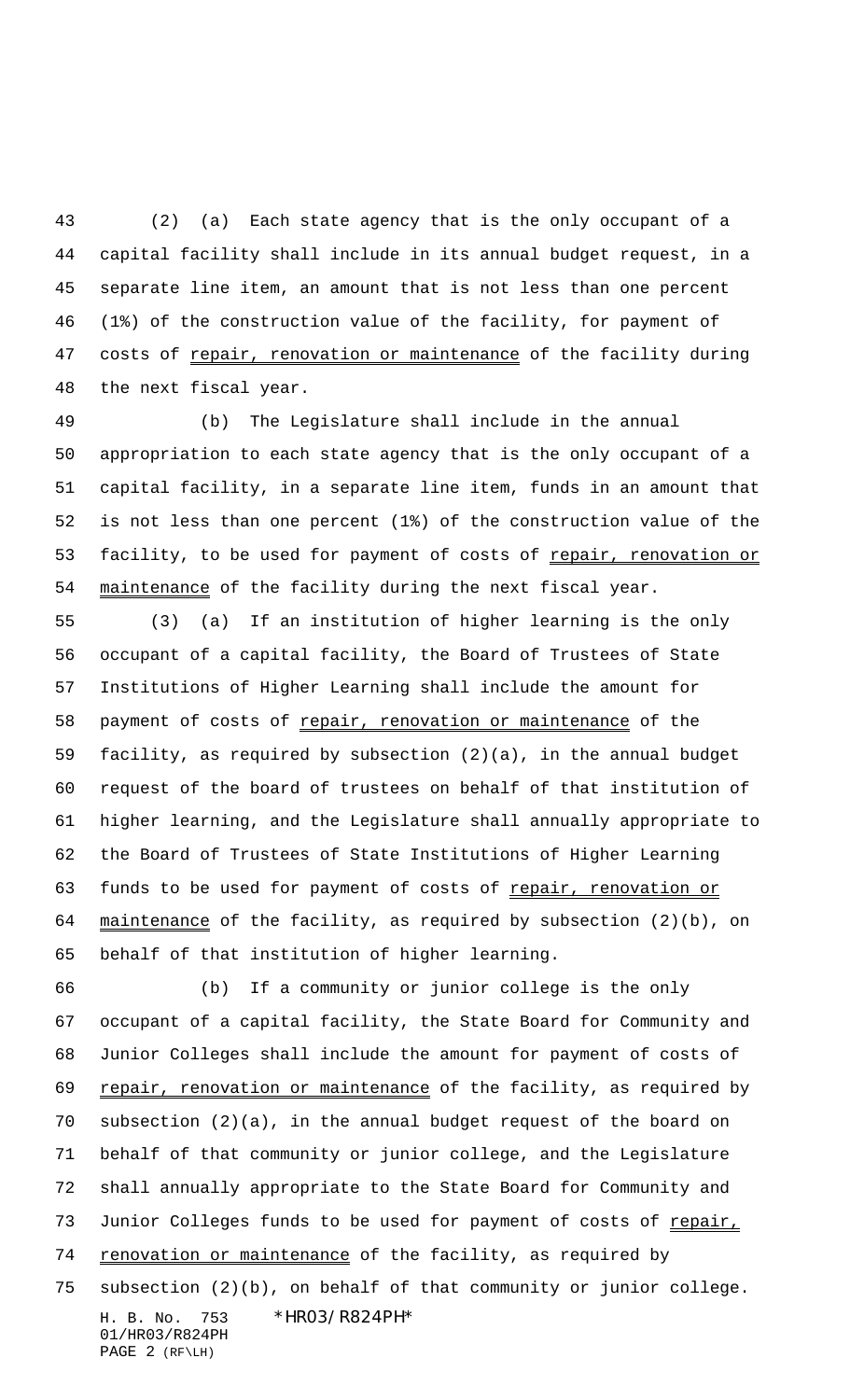(4) Funds appropriated to a state agency under the 77 provisions of this section for payment of costs of repair, 78 renovation or maintenance of the capital facility that the state 79 agency occupies must be expended exclusively for repair, 80 renovation or maintenance of the facility. However, the 81 expenditure of such funds for repair or renovation shall be 82 subject to the approval of the Department of Finance and 83 Administration. If any of those funds appropriated to a state agency are not expended during the fiscal year for which they were appropriated, the Legislature shall reappropriate those unexpended 86 funds to the state agency for payment of costs of repair, 87 renovation or maintenance of the facility during the next fiscal year, in addition to the amount required to be annually appropriated to the state agency under the provisions of subsection (2)(b).

 SECTION 2. Section 27-103-123, Mississippi Code of 1972, is amended as follows:

 27-103-123. Part 1 of the overall budget shall include therein the requested budget and the recommended budget for each general fund agency and the proposed revenue by means of which the recommended appropriations can be met.

97 The overall budget shall show, for each general fund agency, in addition to such other information as may be prescribed by the Legislative Budget Office, the following:

 (a) The amount appropriated from the General Fund for the current fiscal year, all special funds receipts already collected and available in the current fiscal year, and an estimate of all special funds which will be collected, or otherwise will become available, by the end of the then current fiscal year;

 (b) The estimated amount of all expenditures to be made or obligations to be incurred payable from general or special 108 funds during the then current fiscal year;

H. B. No. 753 \*HR03/R824PH\* 01/HR03/R824PH PAGE 3 (RF\LH)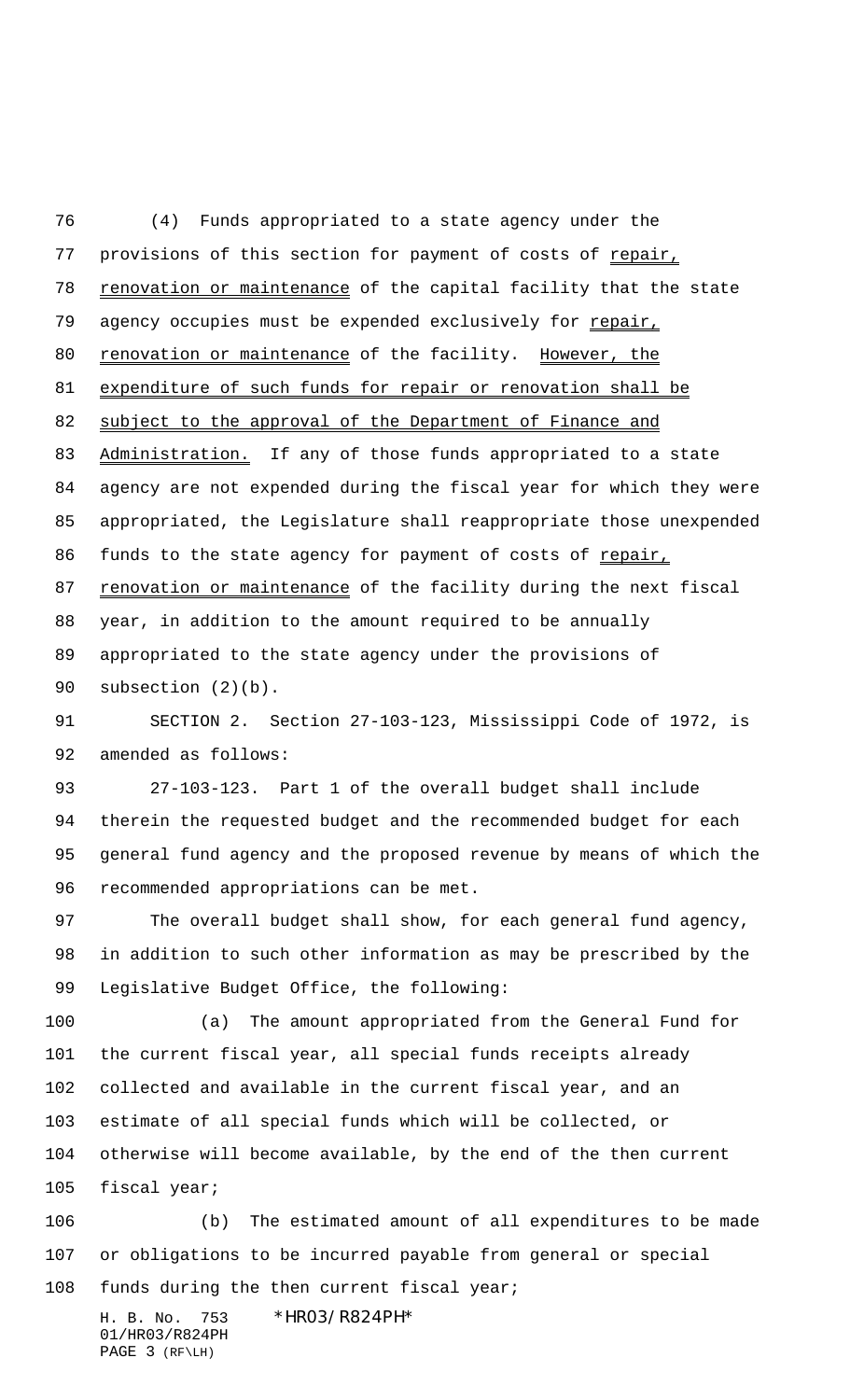H. B. No. 753 \*HR03/R824PH\* 01/HR03/R824PH PAGE 4 (RF\LH) (c) The estimated aggregate amount of funds which will be needed by the agency for the succeeding fiscal year. (i) If any services proposed to be provided by the agency in the succeeding fiscal year are Medicaid reimbursable, any state general matching funds necessary for such reimbursements shall be included in the agency's proposed budget. (ii) If funds are required to be appropriated to the agency under Section 1 of this act for payment of costs of 117 repair, renovation or maintenance of the capital facility that the agency occupies, the required amount of funds for payment of those 119 costs shall be included in the agency's proposed budget; (d) The estimated aggregate amount of special funds, if any, which will be available during the succeeding fiscal year, including any balances which will be on hand at the close of the 123 then current fiscal year; (e) The estimated amount which will be needed and which 125 will require change in existing law or laws; (f) If any new item of expense is included in the proposed budget of any general fund agency, the reason therefor shall be given; and in any case where the Legislative Budget Office shall eliminate or reduce any item or items in the budget request of any general fund agency, it shall note briefly the reasons therefor, together with the reasons advanced by the agency in support of the item or items eliminated or reduced. SECTION 3. Section 27-103-127, Mississippi Code of 1972, is amended as follows: 27-103-127. To the end that the overall budget shall present in comparable terms a complete summary of all financial operations of all state agencies, Part 2 of the overall budget shall include therein the requested budget and the recommended budget for each special fund agency. The overall budget shall show for each special fund agency, in addition to such other information as may be prescribed by the Legislative Budget Office, the following: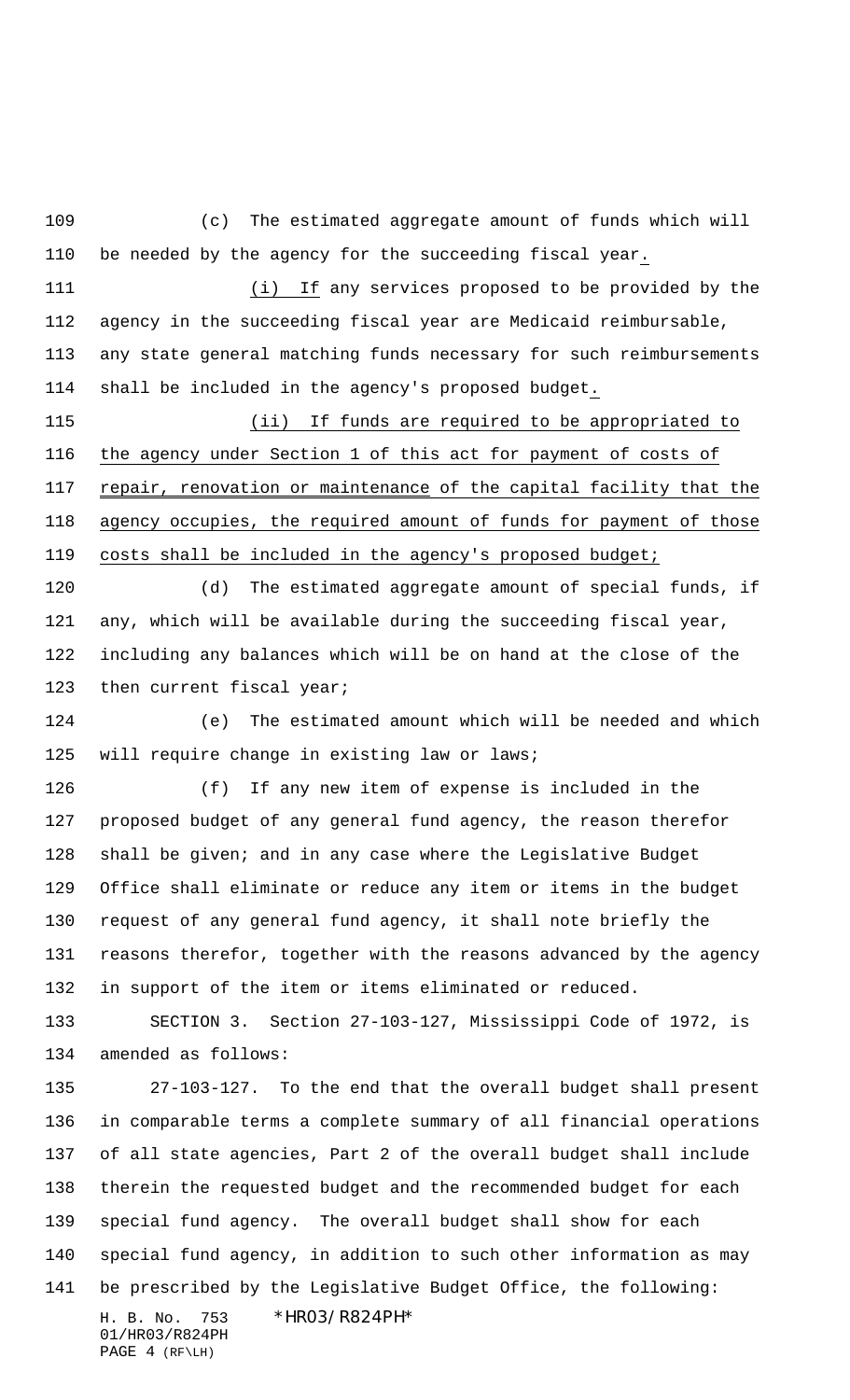(a) The amount by source of all special fund receipts collected or otherwise available in the current fiscal year, and an estimate by source of all special funds which will be collected 145 or become available by the end of the then current fiscal year;

 (b) The estimated amount of all expenditures to be made or obligations to be incurred payable from such special funds 148 during the then current fiscal year;

 (c) The estimated aggregate amount of special funds which will be needed by the agency for the succeeding fiscal year. (i) If any services proposed to be provided by the agency in the succeeding fiscal year are Medicaid reimbursable, any state general matching funds necessary for such reimbursement shall be included in the agency's proposed budget;

 (ii) If funds are required to be appropriated under Section 1 of this act to the agency for payment of costs of 157 repair, renovation or maintenance of the capital facility that the agency occupies, the required amount of funds for payment of those 159 costs shall be included in the agency's proposed budget;

 (d) The estimated amount by source of special funds which will be available under existing laws during the succeeding fiscal year, including any balances which will be on hand at the 163 close of the then current fiscal year;

 (e) The estimated amount which will be needed and which 165 will require change in existing law or laws;

 (f) If any new item of expense is included in the proposed budget of any special fund agency, the reason therefor shall be given; and in any case where the Legislative Budget Office shall eliminate or reduce any item or items in the proposed budget of any special fund agency, it shall note briefly the reasons therefor, together with the reasons advanced by the agency in support of the item or items eliminated or reduced;

H. B. No. 753 \*HR03/R824PH\* 01/HR03/R824PH PAGE 5 (RF\LH)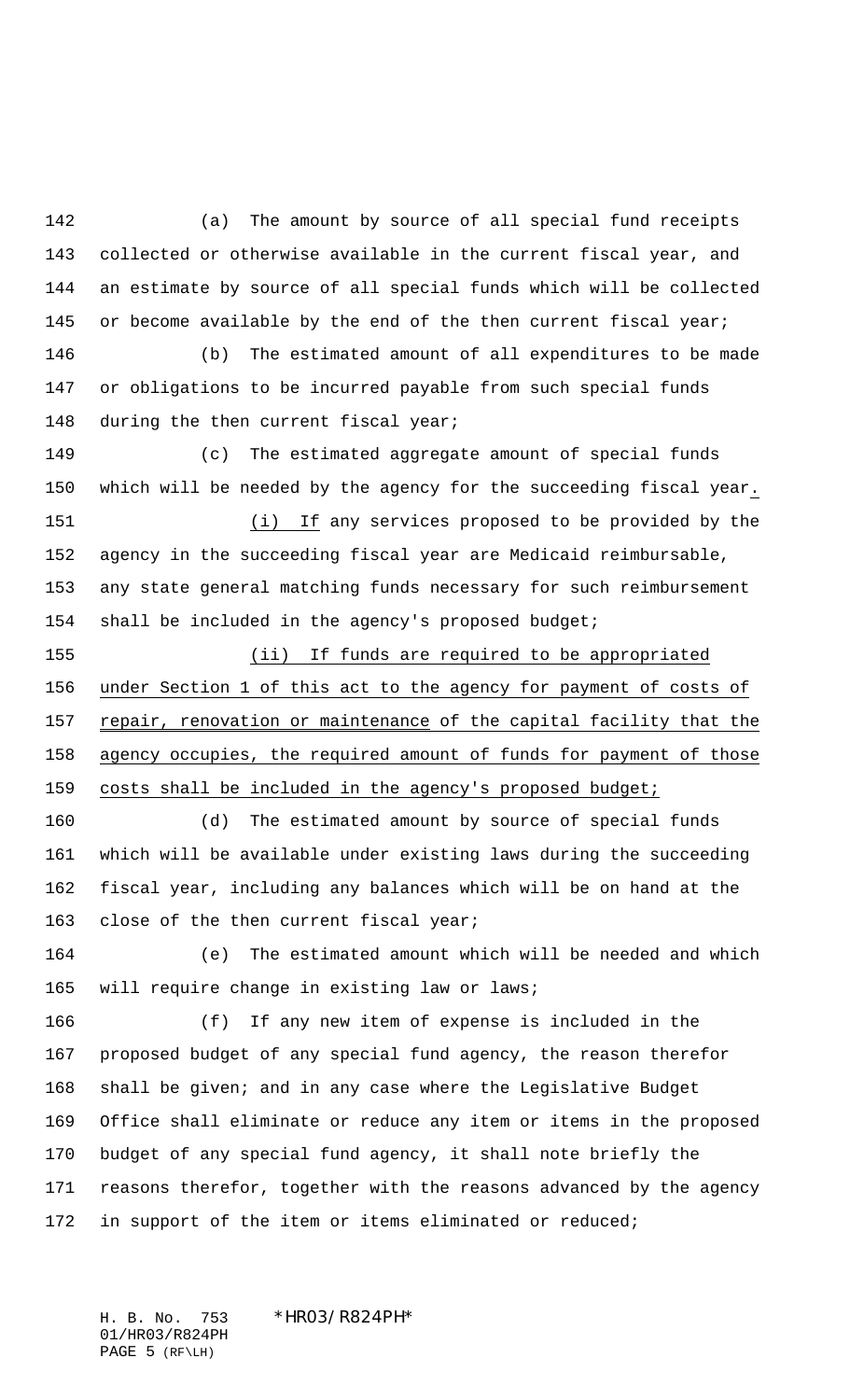(g) The proposed budget of each special fund agency shall show the amounts required for operating expenses separately from the amounts required for permanent improvements.

 Proposed expenditures for any agency in Part 2 of the overall budget shall not exceed the amount of estimated revenues which will be available to it. However, the Legislative Budget Office may recommend changes in existing law so as to decrease or increase the revenues available to any agency if in its judgment such changes are necessary or desirable.

 **\* \* \*** Expenditures approved or authorized by the Legislature for any special fund agency or special funds approved for general fund agency shall constitute a maximum to be expended or encumbered by such agency, and shall not constitute authority to expend or encumber more than the amount of revenue actually collected or otherwise received.

 No special fund agency or general fund agency shall make expenditures from special funds available to such agency unless such expenditures are set forth in a budget approved by the Legislature. Such legislative approval shall be set forth in an appropriation act. **\* \* \*** However, **\* \* \*** special funds derived from the collection of taxes for any political subdivision of the state shall be excepted from the foregoing provisions. The executive head of the state agency shall be liable on his official bond for expenditures or encumbrances which exceed the total amount of the budget or the amount received if receipts are less than the approved budget.

H. B. No. 753 \*HR03/R824PH\* 01/HR03/R824PH PAGE 6 (RF\LH)  **\* \* \*** Each university and college shall submit through the Board of Trustees of State Institutions of Higher Learning an annual budget to the Legislative Budget Office prior to the beginning of each fiscal year with such information and in such form, and in such detail, as may be required by the Legislative Budget Office. If a university or college is the only occupant of a capital facility and the Board of Trustees of State Institutions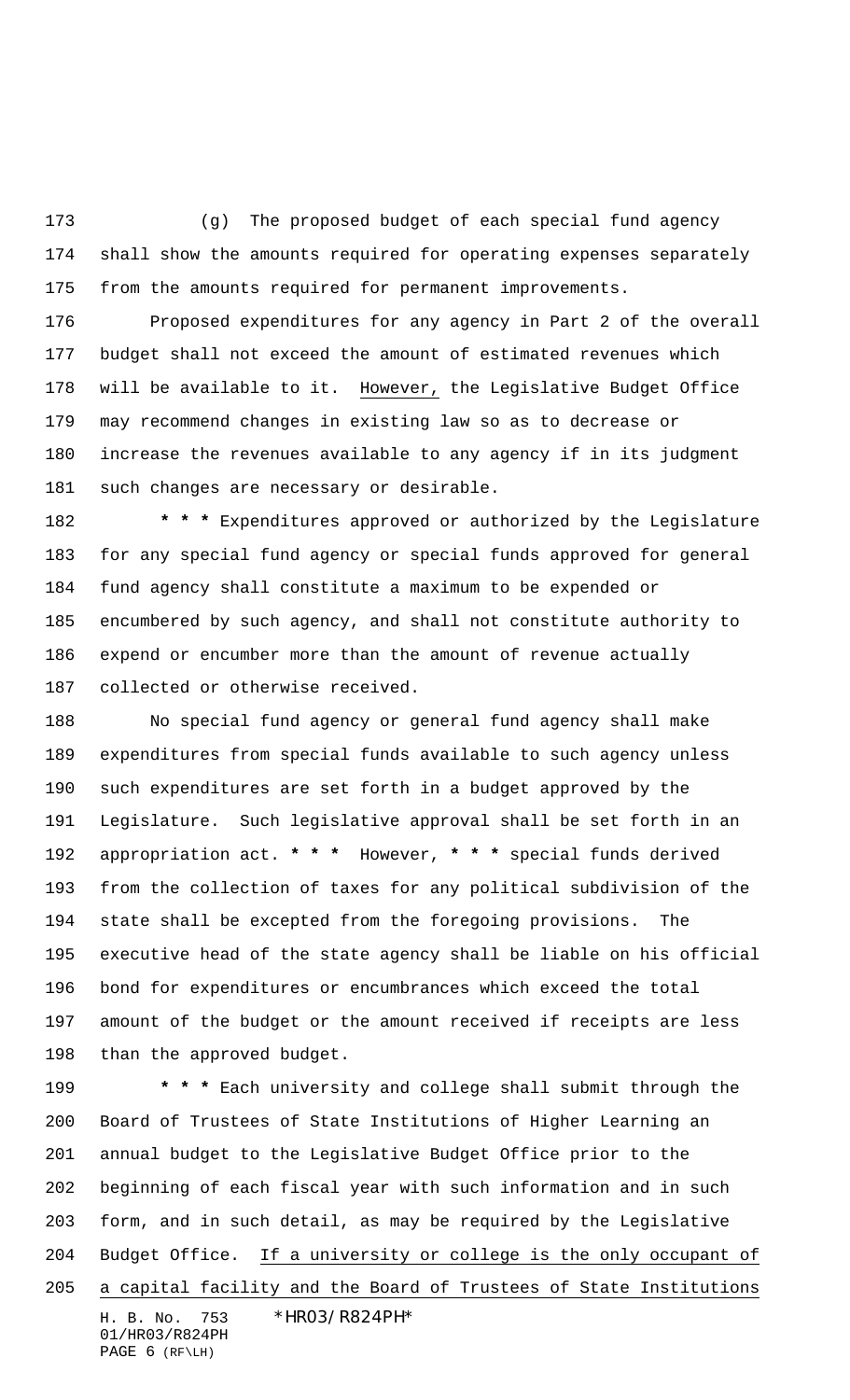of Higher Learning is required under Section 1 of this act to pay 207 the costs of repair, renovation or maintenance of the facility on behalf of that university or college, the university or college, in its proposed annual budget submitted through the board of trustees, shall include the required amount for payment of costs 211 of repair, renovation or maintenance of the facility. If the Legislative Budget Office determines that sufficient funds will be available during the fiscal year to fund the proposed budget as submitted, then and in that event the proposed budget shall be approved. However, if the Legislative Budget Office determines that, in its judgment, sufficient funds will not be available to fund the proposed budget, the affected institution or institutions and the Board of Trustees of State Institutions of Higher Learning shall be promptly notified and given an opportunity to either justify the proposed budget or proposed amendments which can be mutually agreed upon. The Legislative Budget Office shall then approve the proposed budget or budgets of the several universities and colleges. The total amount approved for each institution shall constitute the maximum funds which may be expended during the fiscal year.

 The municipal, county or combined municipal and county port and harbor commissions, authorities or other port or harbor agencies not owned or operated by the state, shall submit annual or amended budgets of their estimated receipts and expenditures to the governing bodies of such municipality, county or municipality and county, for their approval, and a copy of such budget as approved by such governing body or bodies shall be filed with the Legislative Budget Office. Such budget shall itemize all estimated receipts and expenditures, and the Legislative Budget Office may require particularization, explanation or audit thereof, and shall report such information to the Legislature. To the end that the overall budget shall present in

comparable terms a complete summary of all financial operations of

H. B. No. 753 \*HR03/R824PH\* 01/HR03/R824PH PAGE 7 (RF\LH)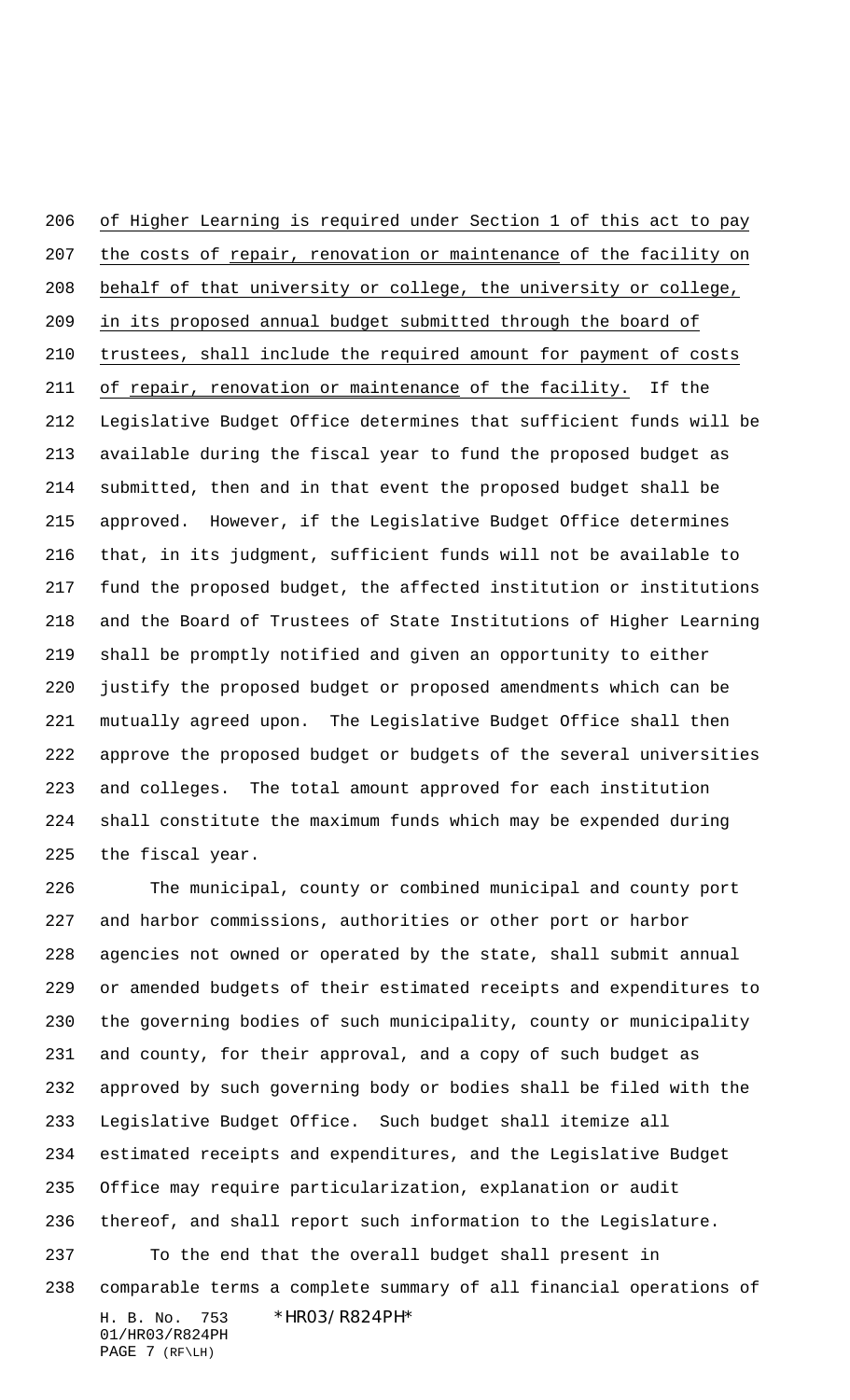all state agencies, Part 3 of such overall budget shall consist of an estimated preliminary annual budget of the Department of Transportation and the Division of State Aid Road Construction of the Department of Transportation and such information for the current fiscal year as is necessary to make presentation comparable to that specified for Part 2 special fund agencies. The annual budget request of the Department of Transportation shall be divided into the following program budgets: (a) administration and other expenses, (b) construction, (c) maintenance, and (d) debt service. In making its annual appropriation to the Department of Transportation from the State Highway Fund, the Legislature shall separate the appropriation bill into the four (4) program budget areas herein specified. For the purposes of this paragraph, "administration and other expenses" shall be construed to mean those expenses incurred due to departmental support activities which cannot be assigned to a specific construction or maintenance project, and shall be construed to include expenses incurred for office machines, furniture, fixtures, automobiles, station wagons, truck and other vehicles, road machinery, farm equipment and other working equipment, data processing and computer equipment, all other equipment, and replacements for equipment. "Construction" shall be construed to mean those expenses associated with the creation and development of the state highway system and its related facilities; "maintenance" shall be construed to mean those expenses incurred due to activities associated with preservation of safe and aesthetically acceptable highways in an attempt to maintain them in as close to the original condition as possible; and "debt service" shall be construed to mean amounts needed to pay bonds and interest coming due, bank service charges, and bond debt service.

 SECTION 4. Section 27-103-129, Mississippi Code of 1972, is amended as follows:

H. B. No. 753 \*HR03/R824PH\* 01/HR03/R824PH PAGE 8 (RF\LH)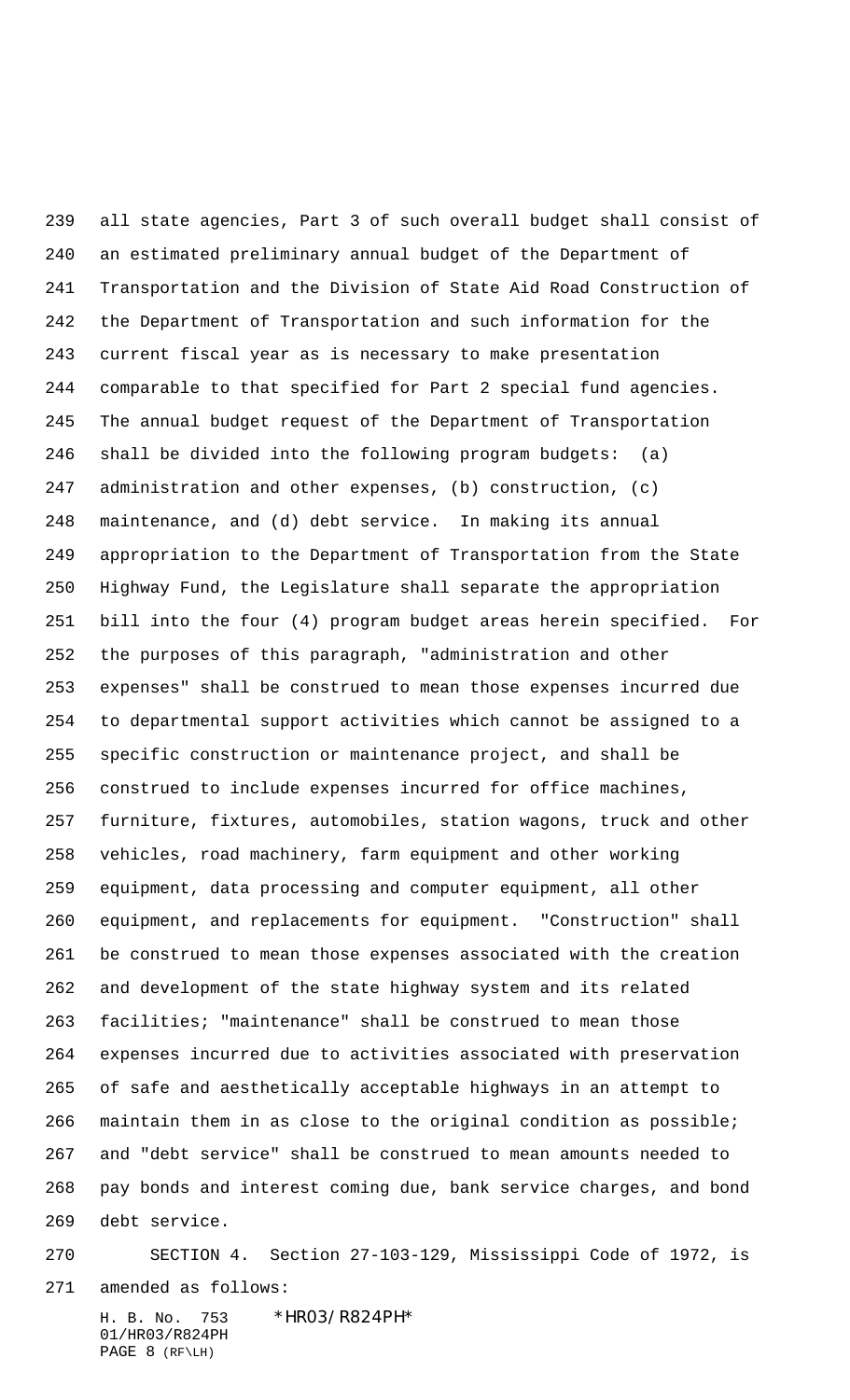27-103-129. (1) To enable the Legislative Budget Office to prepare the overall budget, it shall have full and plenary power and authority to require all general-fund and special-fund agencies and the Mississippi Department of Transportation and the Division of State Aid Road Construction of the Mississippi Department of Transportation to file a budget request with such information and in such form and in such detail as it may deem necessary and advisable. The Legislative Budget Office shall have the further power and authority to reduce or eliminate any item or items of requested appropriation by any state agency in the Legislative Budget Office's recommended budget to the Legislature. However, where any item of requested appropriation shall be so reduced or eliminated, the head of the agency involved shall have the right to appear before the appropriate legislative committee to urge a revision of the budget to restore the item reduced or eliminated.

 (2) **\* \* \*** The budget requests shall include a definition of the mission of the agency, a description of the duties and responsibilities of the agency, financial data relative to the various programs operated by the agency and performance measures associated with each program of the agency. The performance measures to be contained within the agency budget request shall be developed by cooperative efforts of the Legislative Budget Office, the Department of Finance and Administration and the agency itself and shall be approved jointly by the Legislative Budget Office and the Department of Finance and Administration prior to inclusion within the agency budget request.

H. B. No. 753 \*HR03/R824PH\* 01/HR03/R824PH PAGE 9 (RF\LH) (3) **\* \* \*** The budget requests shall also include in an addendum format a five-year strategic plan for the agency which shall include, but not be limited to, the following items of information: (a) a comprehensive mission statement, (b) performance effectiveness objectives for each program of the agency for each of the five (5) years covered by the plan, (c) a